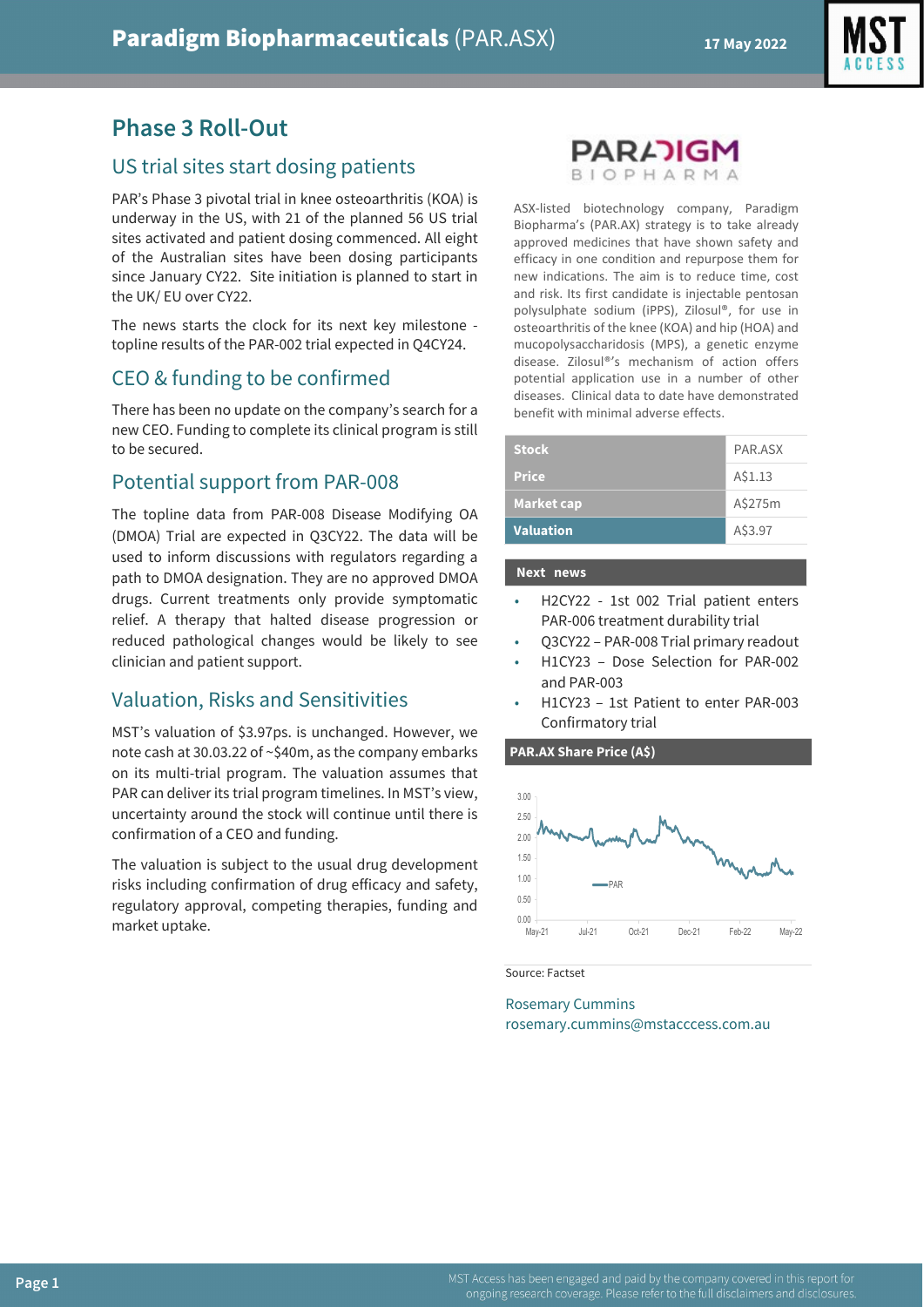

# **Financial Summary**

**Paradigm Biopharmaceuticals Ltd PAR-AU**

| Year end 30 June                    |           |                |                      |
|-------------------------------------|-----------|----------------|----------------------|
| <b>MARKET DATA</b>                  |           |                | 12 month performance |
| <b>Share Price</b>                  | A\$/share | 1.13           | 3.00                 |
| 52 week high / low                  | A\$       | $2.69 - 0.925$ | 2.50                 |
| Valuation (12 month forward)        | A\$       | 3.97           | mon<br>2.00          |
| <b>Market capitalisation</b>        | A\$m      | 263            |                      |
| Shares on issue                     | m         | 232            | 1.50                 |
| Options                             | m         | 4              | 1.00<br>۰            |
| Other equity                        | m         | ٠              | 0.50                 |
| Potential shares on issue (diluted) |           | 236            | 0.00                 |

| <b>INVESTMENT FUNDAMENTALS</b>    |               | <b>FY20</b> | <b>FY21</b> | FY22E  | <b>FY23E</b> | FY24E | <b>PROFIT AND LOSS (AS)</b> |      | <b>FY20</b>              | <b>FY21</b>    |        | FY22E FY23E | <b>FY24</b> |
|-----------------------------------|---------------|-------------|-------------|--------|--------------|-------|-----------------------------|------|--------------------------|----------------|--------|-------------|-------------|
| EPS Reported (undiluted)          |               | (6.0)       | (16.7)      | (20.5) | (5.7)        | 1.5   | Revenue & Other Income      | A\$m | 3.7                      | 8.7            | 4.3    | 40.4        | 14.8        |
| <b>EPS Underlying (undiluted)</b> |               | (6.0)       | (16.7)      | (20.5) | (5.7)        | l.5   | COGS                        | A\$m | $\overline{\phantom{a}}$ | (0.1)          | (0.1)  |             |             |
| Underlying EPS growth             |               | n/m         | n/m         | n/m    | n/m          | n/m   | Gross margin                | A\$m | 3.7                      | 8.6            | 4.3    | 40.4        | 14.8        |
| P/E Reported (undiluted)          |               | n/m         | n/m         | n/m    | n/m          | n/m   | Corporate costs             | A\$m | (17.0)                   | (43.1)         | (52.3) | (54.0)      | (10.0)      |
| P/E at Valuation                  |               | n/m         | n/m         | n/m    | n/m          | n/m   | <b>EBITDA</b>               | A\$m | (13.3)                   | (34.5)         | (48.1) | (13.6)      | 4.8         |
| <b>Dividend</b>                   |               |             |             |        |              |       | D&A                         | A\$m |                          |                |        |             |             |
| Payout ratio                      | %             | 0%          | 0%          | $0\%$  | 0%           | 0%    | EBIT                        | A\$m | (13.3)                   | (34.5)         | (48.1) | (13.6)      | 4.8         |
| Vield                             | $\frac{0}{6}$ |             |             |        |              |       | Interest (Net)              | ASm  | 1 በ                      | 0 <sup>2</sup> | 05     | $0\Delta$   | n 3         |

|                                      |      |             |             |              |         |        | non oporaang moonio                     |      |                          |             |              |              |             |
|--------------------------------------|------|-------------|-------------|--------------|---------|--------|-----------------------------------------|------|--------------------------|-------------|--------------|--------------|-------------|
| <b>KEY RATIOS (A\$)</b>              |      | <b>FY20</b> | <b>FY21</b> | <b>FY22E</b> | FY23E   | FY24E  | <b>Pre-tax Profit</b>                   | A\$m | (12.3)                   | (34.3)      | (47.5)       | (13.2)       | 5.1         |
| Forecast year end shares             | m    | 225         | 230         | 232          | 232     | 232    | Tax                                     | A\$m |                          |             |              |              | (1.5)       |
| Market cap (Y/E / Spot)              | \$m  | 254.0       | 259.8       | 262.5        | 262.5   | 262.5  | <b>Minorities</b>                       | A\$m |                          |             |              |              |             |
| Net debt /(cash)                     | \$m  | (103.9)     | (71.0)      | (25.4)       | (12.3)  | (15.8) | <b>Underlying NPAT</b>                  | A\$m | (12.3)                   | (34.3)      | (47.5)       | (13.2)       | 3.5         |
| Enterprise value                     | Sm   | 150.0       | 188.8       | 237.1        | 250.2   | 246.7  |                                         |      |                          |             |              |              |             |
| EV/Sales                             | x    | 40.6        | 21.6        | 54.8         | 6.2     | 16.7   | <b>BALANCE SHEET (A\$)</b>              |      | <b>FY20</b>              | <b>FY21</b> | FY22E        | <b>FY23E</b> | <b>FY24</b> |
| <b>EV/EBITDA</b>                     | x    | (11.3)      | (5.5)       | (4.9)        | (18.4)  | 51.3   | Cash                                    | A\$m | 103.9                    | 71.0        | 25.4         | 12.3         | 15.8        |
| <b>EV/EBIT</b>                       | x    | (11.3)      | (5.5)       | (4.9)        | (18.4)  | 51.3   | Receivables                             | A\$m | 3.5                      | 8.5         | 0.3          | 1.7          | 0.6         |
| Net debt / Enterpprise Value         | x    | (0.7)       | (0.4)       | (0.1)        | (0.0)   | (0.1)  | Inventory                               | A\$m | ٠                        |             | 0.2          | 1.0          | 0.4         |
| Gearing (net debt / EBITDA)          | x    | 7.8         | 2.1         | 0.5          | 0.9     | (3.3)  | <b>PPE</b>                              | A\$m | 0.1                      | 0.1         | 0.1          | 0.1          | 0.1         |
| Operating cash flow per share        | \$   | (0.0)       | (0.2)       | (0.2)        | (0.1)   | 0.0    | Intangibles                             | A\$m | 2.9                      | 2.9         | 2.9          | 2.9          | 2.9         |
| Price to operating cash flow         | x    | (25.2)      | (7.4)       | (5.7)        | (20.0)  | 74.0   | Other                                   | A\$m | 1.9                      | 2.2         | 2.3          | 2.3          | 2.3         |
| Free cash flow                       | \$m  | (4.5)       | (34.3)      | (46.3)       | (13.2)  | 3.5    | <b>Total Assets</b>                     | A\$m | 112.4                    | 84.8        | 31.2         | 20.3         | 22.1        |
| Free cash flow per share             | S    | (0.02)      | (0.15)      | (0.20)       | (0.06)  | 0.02   | <b>Accounts Payable</b>                 | A\$m | 2.8                      | 5.0         | 0.3          | 1.7          | 0.6         |
| Price to free cash flow              | x    | (56.9)      | (7.6)       | (5.7)        | (20.0)  | 74.0   | Borrowings                              | A\$m |                          |             |              |              |             |
| Free cash flow yield                 | %    | $-1.8%$     | $-13.2%$    | $-17.6%$     | $-5.0%$ | 1.4%   | Leases                                  | A\$m | 0.9                      | 0.8         | 0.6          | 0.6          | 0.6         |
| Book value / share                   |      | 0.48        | 0.34        | 0.13         | 0.07    | 0.09   | Provisions                              | A\$m | 0.5                      | 0.8         | 0.6          | 0.6          | 0.6         |
| Price to book (NAV)                  |      | 2.3         | 3.3         | 8.8          | 15.1    | 12.9   | Other                                   | A\$m | $\overline{\phantom{a}}$ |             | 0.1          | 0.1          | 0.1         |
| NTA / share                          |      | 0.47        | 0.33        | 0.12         | 0.06    | 0.07   | <b>Total Liabilities</b>                | A\$m | 4.2                      | 6.5         | 1.5          | 2.9          | 1.9         |
| Price to NTA                         |      | 2.4         | 3.4         | 9.8          | 18.2    | 15.1   | Shareholder's equity                    | A\$m | 108.2                    | 78.3        | 29.7         | 17.4         | 20.3        |
| EBITDA margin                        | %    | n/m         | n/m         | n/m          | n/m     | 32%    |                                         |      |                          |             |              |              |             |
| ROE (Average Equity)                 | %    | n/m         | n/m         | n/m          | n/m     | n/m    | <b>CASH FLOW (A\$)</b>                  |      | <b>FY20</b>              | <b>FY21</b> | <b>FY22E</b> | FY23E        | <b>FY24</b> |
| ROA (EBIT)                           | $\%$ | n/m         | n/m         | n/m          | n/m     | n/m    | Receipts from customers & R&D incentive | A\$m | 3.6                      | 3.4         | 4.9          | 7.1          | 8.1         |
| Interest cover (EBIT / net interest) | x    | n/m         | n/m         | n/m          | n/m     | 18.3   | Payments to suppliers and employees     | A\$m | (14.8)                   | (38.6)      | (51.8)       | (54.0)       | (10.0)      |

| 5∠ week nign / iow                                         | AΦ                 |                      |                       |                 | 2.0Y                     | ∪.⊎∠ວ                    | 2.50                                                   |      |                          |                    |                     |                      |                          |
|------------------------------------------------------------|--------------------|----------------------|-----------------------|-----------------|--------------------------|--------------------------|--------------------------------------------------------|------|--------------------------|--------------------|---------------------|----------------------|--------------------------|
| Valuation (12 month forward)                               | A\$                |                      |                       |                 |                          | 3.97                     | 2.00                                                   |      |                          |                    |                     |                      |                          |
| Market capitalisation                                      | A\$m               |                      |                       |                 |                          | 263                      | 1.50                                                   |      |                          | mannan             |                     |                      |                          |
| Shares on issue                                            | m                  |                      |                       |                 |                          | 232                      |                                                        |      |                          |                    |                     |                      |                          |
| Options                                                    | m                  |                      |                       |                 |                          | 4                        | 1.00<br>PAR                                            |      |                          |                    |                     |                      |                          |
| Other equity                                               | m                  |                      |                       |                 |                          | $\blacksquare$           | 0.50                                                   |      |                          |                    |                     |                      |                          |
| Potential shares on issue (diluted)                        |                    |                      |                       |                 |                          | 236                      | 0.00<br>$Jul-21$<br>Oct-21<br>May-21                   |      | Dec-21                   |                    | Feb-22              | May-22               |                          |
|                                                            |                    |                      |                       |                 |                          |                          |                                                        |      |                          |                    |                     |                      |                          |
| <b>INVESTMENT FUNDAMENTALS</b><br>EPS Reported (undiluted) | ¢                  | <b>FY20</b><br>(6.0) | <b>FY21</b><br>(16.7) | FY22E<br>(20.5) | FY23E<br>(5.7)           | FY24E<br>1.5             | <b>PROFIT AND LOSS (A\$)</b><br>Revenue & Other Income | A\$m | <b>FY20</b><br>3.7       | <b>FY21</b><br>8.7 | <b>FY22E</b><br>4.3 | FY23E<br>40.4        | FY24E<br>14.8            |
| <b>EPS Underlying (undiluted)</b>                          | ¢                  | (6.0)                | (16.7)                | (20.5)          | (5.7)                    | 1.5                      | COGS                                                   | A\$m | ÷,                       | (0.1)              | (0.1)               |                      |                          |
| Underlying EPS growth                                      | %                  | n/m                  | n/m                   | n/m             | n/m                      | n/m                      | <b>Gross margin</b>                                    | A\$m | 3.7                      | 8.6                | 4.3                 | 40.4                 | 14.8                     |
| P/E Reported (undiluted)                                   |                    | n/m                  | n/m                   | n/m             | n/m                      | n/m                      | Corporate costs                                        | A\$m | (17.0)                   | (43.1)             | (52.3)              | (54.0)               | (10.0)                   |
| P/E at Valuation                                           | X<br>Χ             | n/m                  | n/m                   | n/m             | n/m                      | n/m                      | <b>EBITDA</b>                                          | A\$m | (13.3)                   | (34.5)             | (48.1)              | (13.6)               | 4.8                      |
| Dividend                                                   | ¢                  |                      | $\blacksquare$        | ٠               | $\overline{\phantom{a}}$ | $\overline{\phantom{a}}$ | D&A                                                    | A\$m |                          |                    |                     |                      | $\overline{\phantom{a}}$ |
| Payout ratio                                               | $\%$               | 0%                   | 0%                    | 0%              | 0%                       | 0%                       | EBIT                                                   | A\$m | (13.3)                   | (34.5)             | (48.1)              | (13.6)               | 4.8                      |
| Yield                                                      | $\%$               |                      |                       |                 |                          |                          | Interest (Net)                                         | A\$m | 1.0                      | 0.2                | 0.5                 | 0.4                  | 0.3                      |
|                                                            |                    |                      |                       |                 |                          |                          | Non-operating income                                   | A\$m |                          |                    |                     |                      |                          |
| <b>KEY RATIOS (A\$)</b>                                    |                    | <b>FY20</b>          | <b>FY21</b>           | FY22E           | FY23E                    | FY24E                    | <b>Pre-tax Profit</b>                                  | A\$m | (12.3)                   | (34.3)             | (47.5)              | (13.2)               | 5.1                      |
| Forecast year end shares                                   | m                  | 225                  | 230                   | 232             | 232                      | 232                      | Tax                                                    | A\$m |                          |                    |                     |                      | (1.5)                    |
| Market cap (Y/E / Spot)                                    | \$m                | 254.0                | 259.8                 | 262.5           | 262.5                    | 262.5                    | Minorities                                             | A\$m |                          |                    |                     |                      |                          |
| Net debt /(cash)                                           | \$m                | (103.9)              | (71.0)                | (25.4)          | (12.3)                   | (15.8)                   | <b>Underlying NPAT</b>                                 | A\$m | (12.3)                   | (34.3)             | (47.5)              | (13.2)               | 3.5                      |
| <b>Enterprise value</b>                                    | \$m                | 150.0                | 188.8                 | 237.1           | 250.2                    | 246.7                    |                                                        |      |                          |                    |                     |                      |                          |
| EV/Sales                                                   | X                  | 40.6                 | 21.6                  | 54.8            | 6.2                      | 16.7                     | <b>BALANCE SHEET (A\$)</b>                             |      | <b>FY20</b>              | <b>FY21</b>        | FY22E               | FY23E                | FY24E                    |
| EV/EBITDA                                                  | x                  | (11.3)               | (5.5)                 | (4.9)           | (18.4)                   | 51.3                     | Cash                                                   | A\$m | 103.9                    | 71.0               | 25.4                | 12.3                 | 15.8                     |
| EV/EBIT                                                    | X                  | (11.3)               | (5.5)                 | (4.9)           | (18.4)                   | 51.3                     | Receivables                                            | A\$m | 3.5                      | 8.5                | 0.3                 | 1.7                  | 0.6                      |
| Net debt / Enterpprise Value                               | Χ                  | (0.7)                | (0.4)                 | (0.1)           | (0.0)                    | (0.1)                    | Inventory                                              | A\$m |                          |                    | 0.2                 | 1.0                  | 0.4                      |
| Gearing (net debt / EBITDA)                                | X                  | 7.8                  | 2.1                   | 0.5             | 0.9                      | (3.3)                    | PPE                                                    | A\$m | 0.1                      | 0.1                | 0.1                 | 0.1                  | 0.1                      |
| Operating cash flow per share                              | \$                 | (0.0)                | (0.2)                 | (0.2)           | (0.1)                    | 0.0                      | Intangibles                                            | A\$m | 2.9                      | 2.9                | 2.9                 | 2.9                  | 2.9                      |
| Price to operating cash flow                               | $\pmb{\mathsf{x}}$ | (25.2)               | (7.4)                 | (5.7)           | (20.0)                   | 74.0                     | Other                                                  | A\$m | 1.9                      | 2.2                | 2.3                 | 2.3                  | 2.3                      |
| Free cash flow                                             | \$m                | (4.5)                | (34.3)                | (46.3)          | (13.2)                   | 3.5                      | <b>Total Assets</b>                                    | A\$m | 112.4                    | 84.8               | 31.2                | 20.3                 | 22.1                     |
| Free cash flow per share                                   | \$                 | (0.02)               | (0.15)                | (0.20)          | (0.06)                   | 0.02                     | <b>Accounts Payable</b>                                | A\$m | 2.8                      | 5.0                | 0.3                 | 1.7                  | 0.6                      |
| Price to free cash flow                                    | x                  | (56.9)               | (7.6)                 | (5.7)           | (20.0)                   | 74.0                     | Borrowings                                             | A\$m | ł,                       | Ĭ.                 | ÷,                  |                      | ÷,                       |
| Free cash flow yield                                       | %                  | $-1.8%$              | $-13.2%$              | $-17.6%$        | $-5.0%$                  | 1.4%                     | Leases                                                 | A\$m | 0.9                      | 0.8                | 0.6                 | 0.6                  | 0.6                      |
| Book value / share                                         | \$                 | 0.48                 | 0.34                  | 0.13            | 0.07                     | 0.09                     | Provisions                                             | A\$m | 0.5                      | 0.8                | 0.6                 | 0.6                  | 0.6                      |
| Price to book (NAV)                                        | X                  | 2.3                  | 3.3                   | 8.8             | 15.1                     | 12.9                     | Other                                                  | A\$m | J.                       |                    | 0.1                 | 0.1                  | 0.1                      |
| NTA / share                                                | \$                 | 0.47                 | 0.33                  | 0.12            | 0.06                     | 0.07                     | <b>Total Liabilities</b>                               | A\$m | 4.2                      | 6.5                | 1.5                 | 2.9                  | 1.9                      |
| Price to NTA                                               | X                  | 2.4                  | 3.4                   | 9.8             | 18.2                     | 15.1                     | Shareholder's equity                                   | A\$m | 108.2                    | 78.3               | 29.7                | 17.4                 | 20.3                     |
| EBITDA margin                                              | $\%$               | n/m                  | n/m                   | n/m             | n/m                      | 32%                      |                                                        |      |                          |                    |                     |                      |                          |
| ROE (Average Equity)                                       | %                  | n/m                  | n/m                   | n/m             | n/m                      | n/m                      | <b>CASH FLOW (A\$)</b>                                 |      | <b>FY20</b>              | <b>FY21</b>        | FY22E               | FY23E                | FY24E                    |
| ROA (EBIT)                                                 | %                  | n/m                  | n/m                   | n/m             | n/m                      | n/m                      | Receipts from customers & R&D incentive                | A\$m | 3.6                      | 3.4                | 4.9                 | 7.1                  | 8.1                      |
| Interest cover (EBIT / net interest)                       | $\mathsf{x}$       | n/m                  | n/m                   | n/m             | n/m                      | 18.3                     | Payments to suppliers and employees                    | A\$m | (14.8)                   | (38.6)             | (51.8)              | (54.0)               | (10.0)                   |
|                                                            |                    |                      |                       |                 |                          |                          | Milestones                                             | A\$m |                          |                    |                     | 33.3                 | 6.7                      |
|                                                            |                    |                      |                       |                 |                          |                          | Interest                                               | A\$m | 1.1                      | 0.3                | 0.6                 | 0.4                  | 0.3                      |
|                                                            |                    |                      |                       |                 |                          |                          | Tax                                                    | A\$m |                          |                    |                     |                      | (1.5)                    |
|                                                            |                    |                      |                       |                 |                          |                          | Operating cash flow                                    | A\$m | (10.1)                   | (34.9)             | (46.3)              | (13.2)               | 3.5                      |
|                                                            |                    |                      |                       |                 |                          |                          | Capex                                                  | A\$m | (0.1)                    | (0.0)              | ÷,                  |                      |                          |
|                                                            |                    |                      |                       |                 |                          |                          | Acquisitions                                           | A\$m | $\overline{\phantom{a}}$ | ÷.                 | L.                  | ÷.                   |                          |
|                                                            |                    |                      |                       |                 |                          |                          | Other                                                  | A\$m | 5.8                      | 0.7                |                     |                      |                          |
|                                                            |                    |                      |                       |                 |                          |                          | Investing cash flow                                    | A\$m | 5.6                      | 0.7                |                     |                      |                          |
|                                                            |                    |                      |                       |                 |                          |                          | Borrowings                                             | A\$m | 1.8                      | (0.0)              | 0.0                 |                      |                          |
|                                                            |                    |                      |                       |                 |                          |                          | Equity                                                 | A\$m | 34.3                     | 1.0                | ÷,                  |                      |                          |
|                                                            |                    |                      |                       |                 |                          |                          | Dividend                                               | A\$m | ÷,                       |                    | $\overline{a}$      | $\ddot{\phantom{1}}$ |                          |
|                                                            |                    |                      |                       |                 |                          |                          | Financing cash flow                                    | A\$m | 36.1                     | 1.0                | 0.0                 | $\ddot{\phantom{a}}$ | ä,                       |
|                                                            |                    |                      |                       |                 |                          |                          | Change in Cash / FX                                    | A\$m | 31.6                     | (33.3)             | (46.3)              | (13.2)               | 3.5                      |
|                                                            |                    |                      |                       |                 |                          |                          | Year end cash                                          | A\$m | 103.9                    | 71.0               | 25.4                | 12.3                 | 15.8                     |
|                                                            |                    |                      |                       |                 |                          |                          |                                                        |      |                          |                    |                     |                      |                          |

Source: Company, MST Access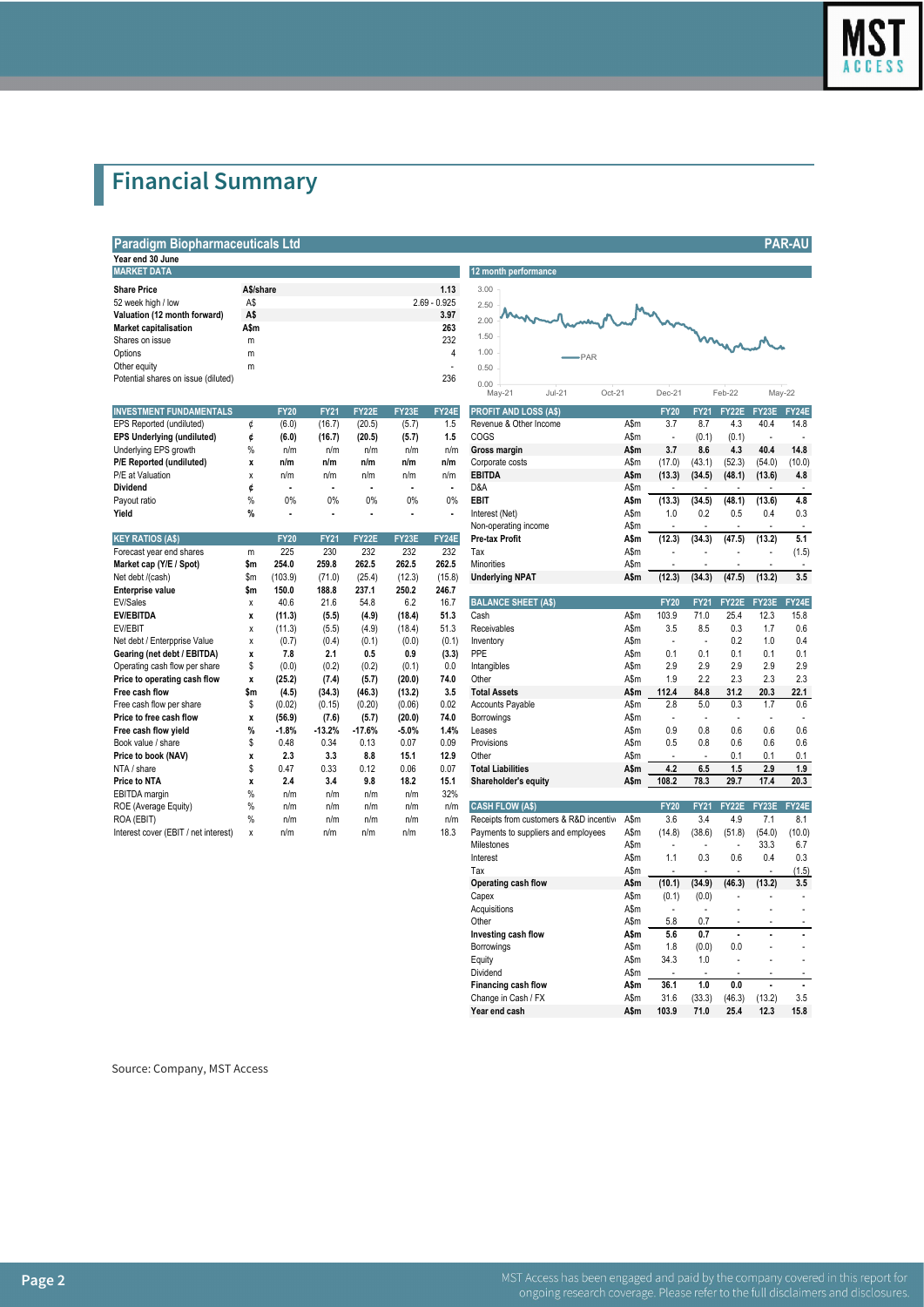

# **Investment Thesis**

# Snapshot of Paradigm Biopharma (PAR.AX)

- As a repurposed drug, polysulphate pentosan (Zilosul®), for knee & hip OA presents a lower safety risk.
- Zilosul® Phase 2b trial data support a potential superior advantage to current drug therapies.
- Positive results in Phase 3 trials would be expected to support application for US, EU and Australian approval.
- The readout of Phase 3 trial arm, PAR-002, is planned for Q4CY24. The results may act as guide to final Phase 3 results.
- PAR is seeking non-dilutive funding to complete the Phase 3 trial program.
- A new CEO is to be appointed.

### Investment thesis

- Zilosul® carries lower risk as a repurposed drug from a safety perspective and as a later stage asset as it commences Phase 3 trials.
- Higher-than-average probability of approval**:** The similarity of the Phase 2b and 3 trials supports a higher probability that the Phase 3 trial will repeat a statistically significant Phase 2b result.
- Large market with current drugs offering only short-term relief and significant adverse effects: Market opportunity is significant if the Phase 3 data confirm the data to date of meaningful pain relief and limited adverse effects. If PAR can demonstrate a potential disease-modifying role, there is also likely to be very strong interest from clinicians and patients.
- To be confirmed there is some stock uncertainty from funding and management perspectives. PAR will require further funding to complete the planned pivotal and confirmatory trials to support regulatory approval. MST model assumes that a licensing agreement will be negotiated following topline results of DMOA trial PAR-008 in Q3CY22. The new CEO is yet to be appointed and will need to demonstrate the experience and ability to take the company through the next stages.

# Valuation, Risks, Sensitivities

MST's valuation of \$3.97ps. is unchanged. We note cash at 30.03.22 of ~\$40m, as the company embarks on its multi-trial program. The valuation assumes that PAR can deliver its trial program timeline and secure funding. In MST's view, some uncertainty will continue until there is confirmation of a CEO and funding.

The valuation is subject to the usual drug development risks including confirmation of drug efficacy and safety, regulatory approval, market uptake, competing therapies and funding. COVID outbreaks may impact trial timelines.

# Expected CY21 News flow

- H2CY22 1st 002 Trial patient enters PAR-006 treatment durability trial
- Q3CY22 PAR-008 Trial primary readout
- H1CY23 Dose Selection for PAR-002 and PAR-003
- H1CY23 1st Patient enters PAR-003 Confirmatory trial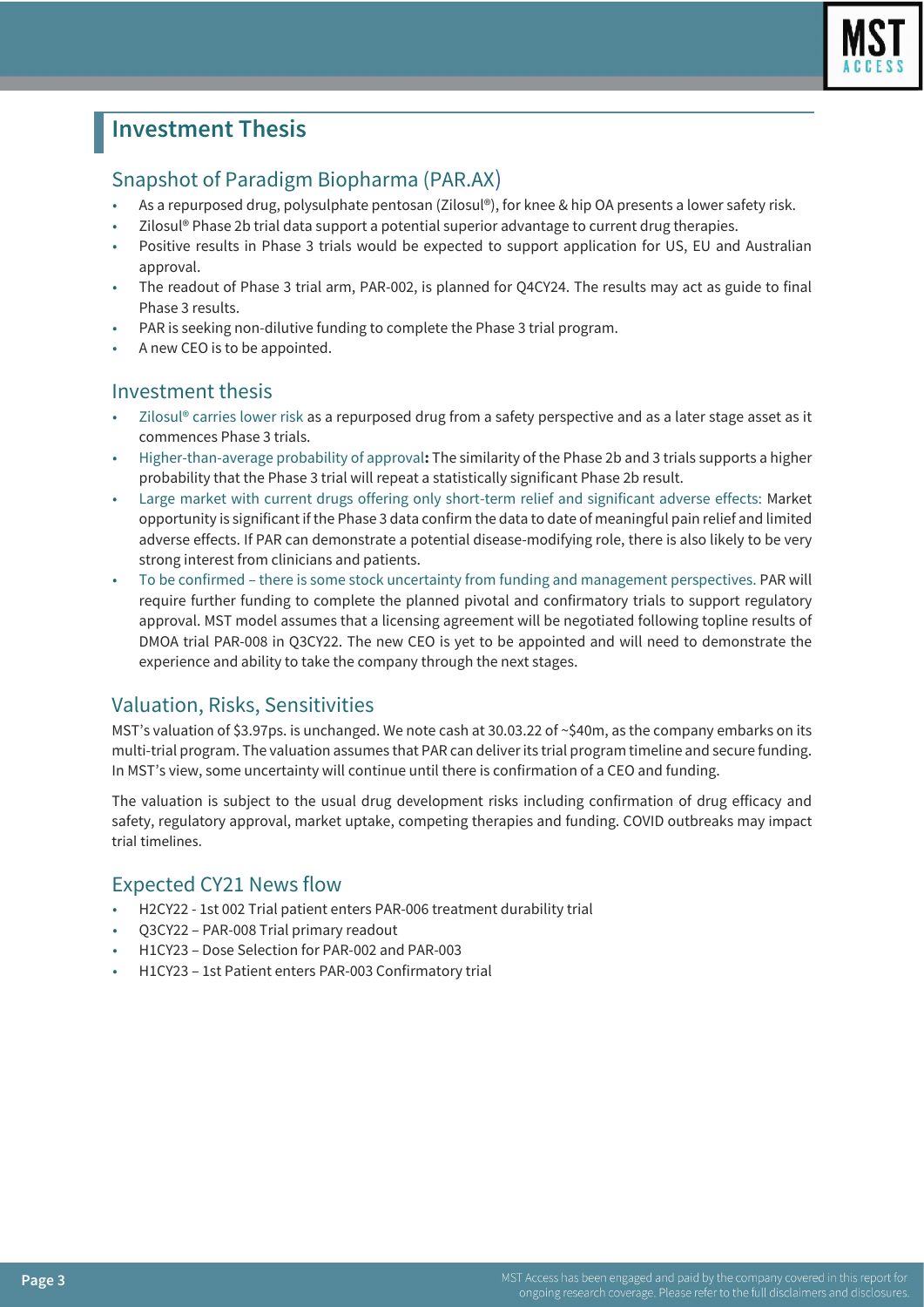

# **Trial program underway, next - CEO and funding confirmation**

PAR's Phase 3 pivotal trial in knee osteoarthritis (KOA) is underway, with 21 of the planned 56 US trial sites activated and patient dosing commenced. All eight of the planned clinical trial sites in Australia have started screening and enrolling patients. Site initiation will commence in the UK and EU over CY22.

We review the Phase 3 trial program to highlight the expected news flow and potential impact.



\* PAR 009 Timelines to be determined

\*\* Disease Modifying OA

The Phase 3 trial will enrol 900 KOA patients in the pivotal clinical trial, PAR-002, and 735 in the confirmatory trial, PAR-003. PAR-002 is an adaptive, 2-stage, randomised, double-blind, placebo-controlled, multi-center (US/AUS/UK/EU) study. In addition to demonstrating safety and efficacy, the trial program will examine the durability of the treatment effect and safety/timing of re-treatment.

#### Pivotal PAR-002

#### Adaptive Stage 1

Dosing – the primary objective of Stage 1 is to confirm the optimal dose. Participants will be randomly assigned to a 6-week period of once weekly 2mg/kg dose or twice weekly 1.5mg/kg or a fixed dose weekly with a fourth cohort to receive placebo. The selected dose will be based on an optimal balance of efficacy and safety.

#### Adaptive Stage 2

On confirmation of the optimal dose, participants will be randomised 1:1 to receive the selected Zilosul® dose regimen or placebo for 6 weeks.

#### Confirmatory PAR-003

A confirmatory Phase 3 trial will commence in H1CY23 using the dose selected by the Stage 1 PAR-002 trial. The topline data read out of PAR-002 is expected in Q4CY24 and with PAR-003 to follow in Q1CY25. Positive trial outcomes are expected to support regulatory approval in US, EU and other countries.

#### Phase 3 Endpoints

The pr[i](#page--1-0)mary endpoint in the Phase 3 trials is a change from baseline at Day 56 in WOMAC® ipain scale. Secondary outcomes include change from baseline at multiple time points out to day 168 in WOMAC® Pain and Function and Patient Global Impression of Change and Quality of Life.

#### PAR-006, -007, -009 Trials

#### Durability of treatment effect and re-treatment

PAR is undertaking further trials, PAR- 006 and 007, to examine the durability of Zilosul® treatment effect with PAR-009 to confirm the safety of re dosing. As PAR-002 and PAR -003 participants complete their treatment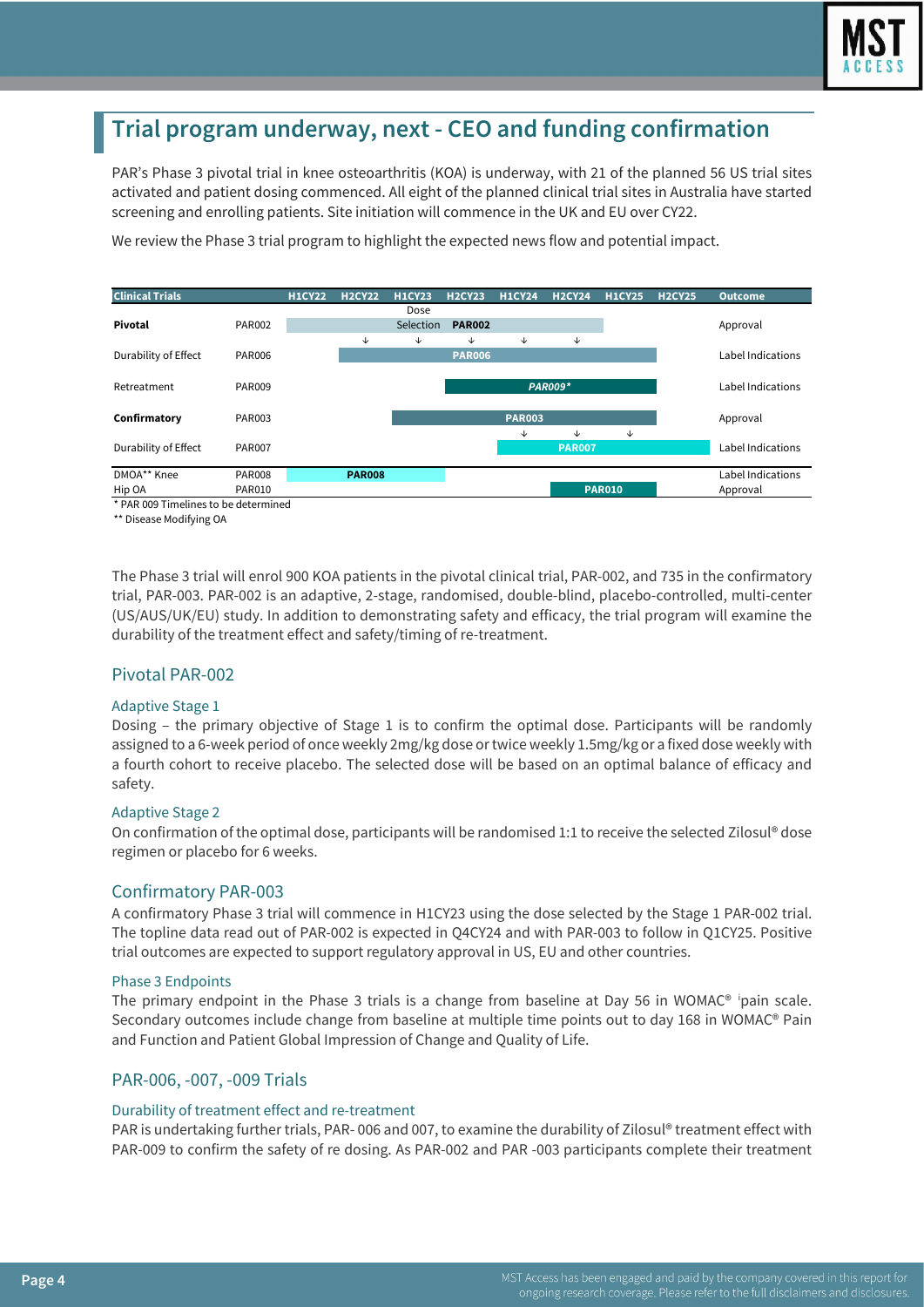

regimen, they will be enrolled in PAR-006 and PAR-007 clinical trials respectively to monitor the durability of treatment effect.

The PAR-009 study comprising some 270 patients will be undertaken to assess retreatment at various intervals, in order to support the use of Zilosul® over multiple cycles. The timeline is yet to be determined.

From a competitive view, in addition to the ability of PAR-002 and -003 to demonstrate superiority of safety and efficacy, extended durability of the treatment effect would be expected to support market uptake and pricing negotiations. The re-treatment study will be important in demonstrating that repeated dosing is safe for ongoing treatment.

#### PAR-008 Disease Modifying OA trial (DMOA)

PAR is also conducting a clinical trial in KOA patients to determine if Zilosul® offers a Disease Modifying role in OA (DMOA). It will need to demonstrate the ability of Zilosul® to inhibit the progression of the disease and/or improve the condition. There are no approved DMOA drugs. PAR-008 is a 60 patient Phase 2b trial that is measuring the change in a number of synovial fluid biomarkers associated with pain, inflammation and OA disease progression following treatment with Zilosul®. Topline results are expected to be announced in Q3CY22. Results of the trial are expected to inform discussions with the regulators regarding the path DMOA designation.

#### OA Canine trial

PAR is also conducting a canine trial in OA. Pain and function will be assessed as well as changes in blood biomarkers, structural and bone marrow lesions by MRI. The 20 week follow up study equates to the equivalent of three human years in terms of OA changes. The aim of the trial is to support the results of PAR-008 with confirmatory data over an implied extended period.

#### FDA Fast Track Designation

Over Q4FY22, PAR received FDA Fast Track designation. The shorter FDA review process includes:

- A 'Rolling Review' by the FDA documentation to support approval may be submitted to the FDA for review as it is completed. Usually, all data must be collated before submission, potentially slowing the approval process.
- More frequent consultations with the FDA, to better guide and streamline the process.
- Potentially leading to other FDA designations if PAR meets the appropriate criteria, including:
	- Accelerated Approval under which the FDA may grant approval on a surrogate endpoint.
	- Priority Review which aims to make a decision about an application for approval within 6 months of submission as compared to 10 months under standard review.

The designation is based on investigation of PPS in the treatment of OA.

# **CEO and funding to be confirmed**

In MST's view, the uncertainty regarding the new CEO and funding continue to dampen the stock's performance.

#### CEO appointment

In November 2021, the company announced that former CEO and founder, Dr Paul Rennie, was to assume the role of non-executive Chair with the company to appoint a new CEO. The Board prefers the CEO to be USbased, as the company looks to turn its focus on commercialisation. The delay in an appointment brings uncertainty and in MST's view is weighing on the stock's performance.

#### Funding

PAR's Q3FY22 4C reported cash at A\$39.9m (prev. A\$55.03m). R&D comprised A\$14m of expenditure, which included US\$5m a milestone payment relating to the US Phase 3 Knee Osteoarthritis (KOA) trial and R&D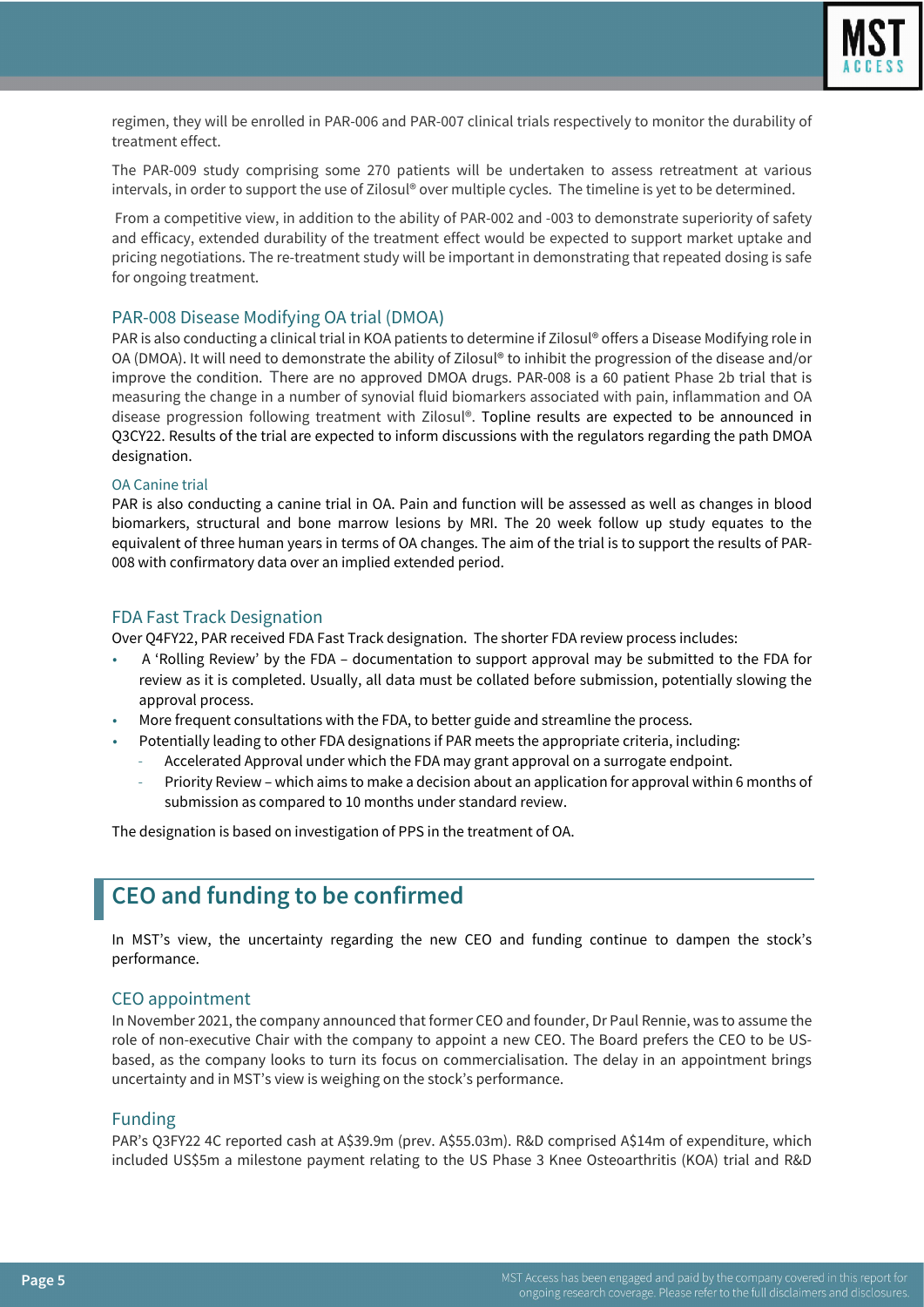

relating to PAR-008, PAR-006 and Mucopolysaccharidoses Syndrome (MPS) clinical trials. The company is expecting to receive its R&D tax rebate over the next quarter.

PAR will require additional funding to complete the Phase 3 trial and commercialise Zilosul® for the KOA markets. The company has stated it will seek non-dilutive funding to complete its Phase 3 program. PAR has participated in ~30 meetings at EU partnering conference and will attend further conferences as it seeks nondilutive funding for its extensive R&D program.

### Valuation, Risks, Sensitivities

MST's valuation of \$3.97ps. is unchanged. We note cash at 30.03.22 of ~\$40m, as the company embarks on its multi-trial program. PAR does not have the cash to complete its planned trial program. The valuation assumes that PAR can secure funding and deliver its trial program. PAR plans to announce the results of its PAR-008 trial in Q3CY22. Strong data may support licensing discussions. In MST's view, investor reservation will continue until there is confirmation of a CEO and funding.

The valuation is subject to the usual drug development risks including confirmation of drug efficacy and safety, regulatory approval, market uptake, competing therapies and funding. They present upside and downside risk to our valuation assumptions. COVID outbreaks may impact trial timelines.